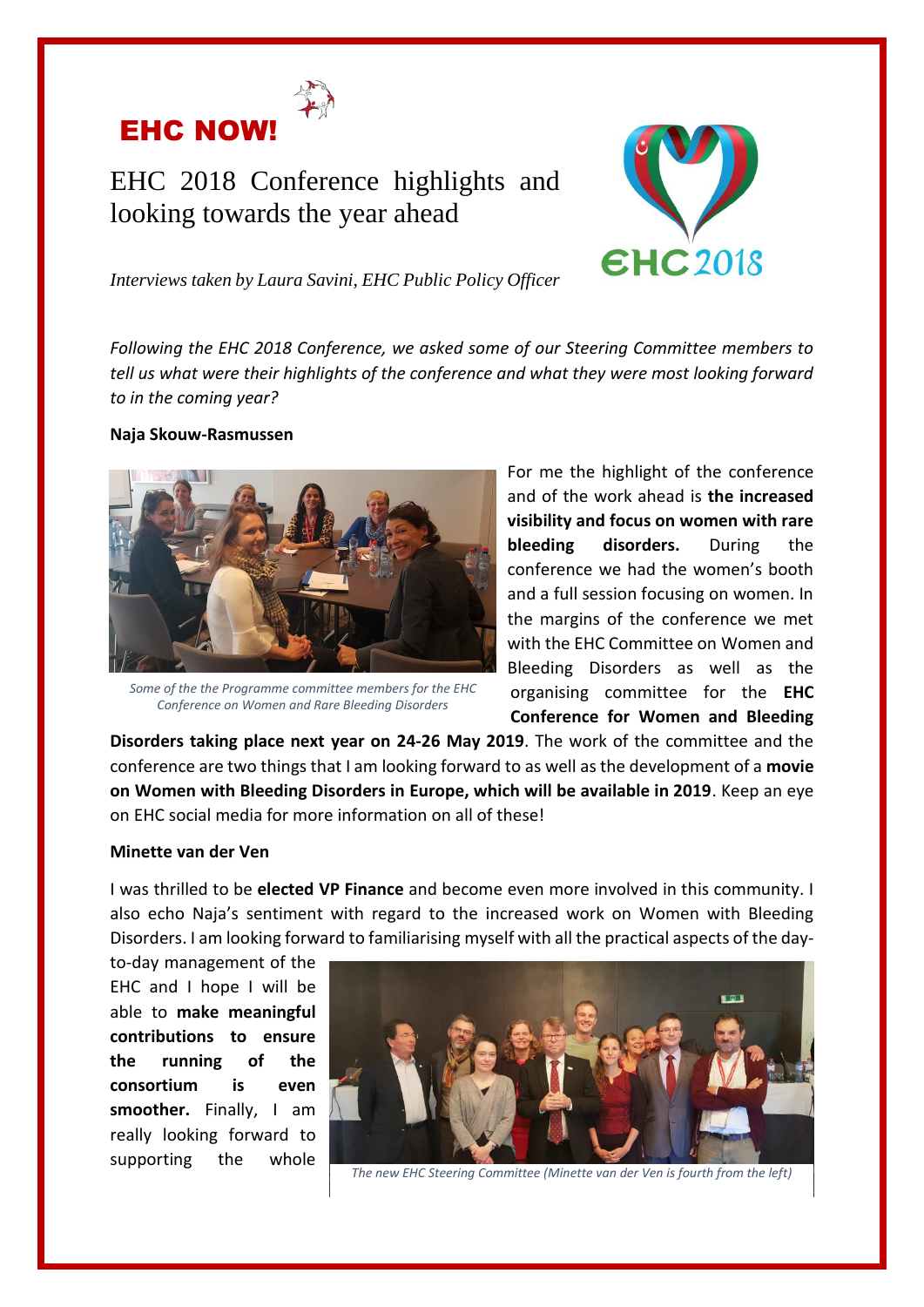## community and to **bringing my experience and dedication wherever they are needed!**

#### **Michael van der Linde**

For me the highlight of the weekend was the **cycling to the conference** and the **youth debate**. I really believe that it is important to continue to highlight the benefits of physical therapy and an active lifestyle, which are beneficial for everyone and in particular for those with bleeding disorders. We need to continue to spread the message that there is a way to practice sport safely, even when access to treatment is not optimal. This can be done together with both haematologists and physiotherapists who play a key role in comprehensive haemophilia care. This is why I was delighted that Pfizer donated its symposia to the EHC so that we could partner with the European Association for Haemophilia and Allied Disorders (EAHAD) to really stress the **benefits of physiotherapy**. I believe this was a successful symposium with an important message.



*The #thisway campaign cyclists arriving in Brussels*

With this conference I also conclude my role on the EHC Youth Committee and I am very proud of the work this committee has achieved and each year I am amazed by the talent, energy and motivation of youth volunteers from across Europe. There is no better place to demonstrate this than the Youth Debate, a symposium donated by Sobi to the EHC. This year the performances on the

debate were stellar and this truly shows that training youth is worth all the resources, time and energy that the EHC has been investing in it in the past few years.

This coming year I will continue to look ahead at the EHC youth-related activities, which will now include the **Youth Fellowship Programme**, the **Youth Leadership Workshop** and **the work of the new Youth Committee.** I am excited to see the youth activities grow, this is a real investment into the future of the European bleeding disorders community.

## **Brian O'Mahony**

For me **the record attendance at the EHC Conference** (with over 375 delegates!) is a true statement of the good work that the EHC volunteers and the staff are doing throughout the year. I was pleased to see the sessions being very well attended, in particular on **novel therapies.** There is a real sense of excitement in the community for what is coming and this will be discussed in depth in the **Workshop on New Technologies in Haemophilia Care** that the EHC will hold later in November. We also received very positive feedback on our new **newsletter on novel haemophilia therapies**. The committee managing this publication has met in the margins of the conference and they will publish two short updates at the end of